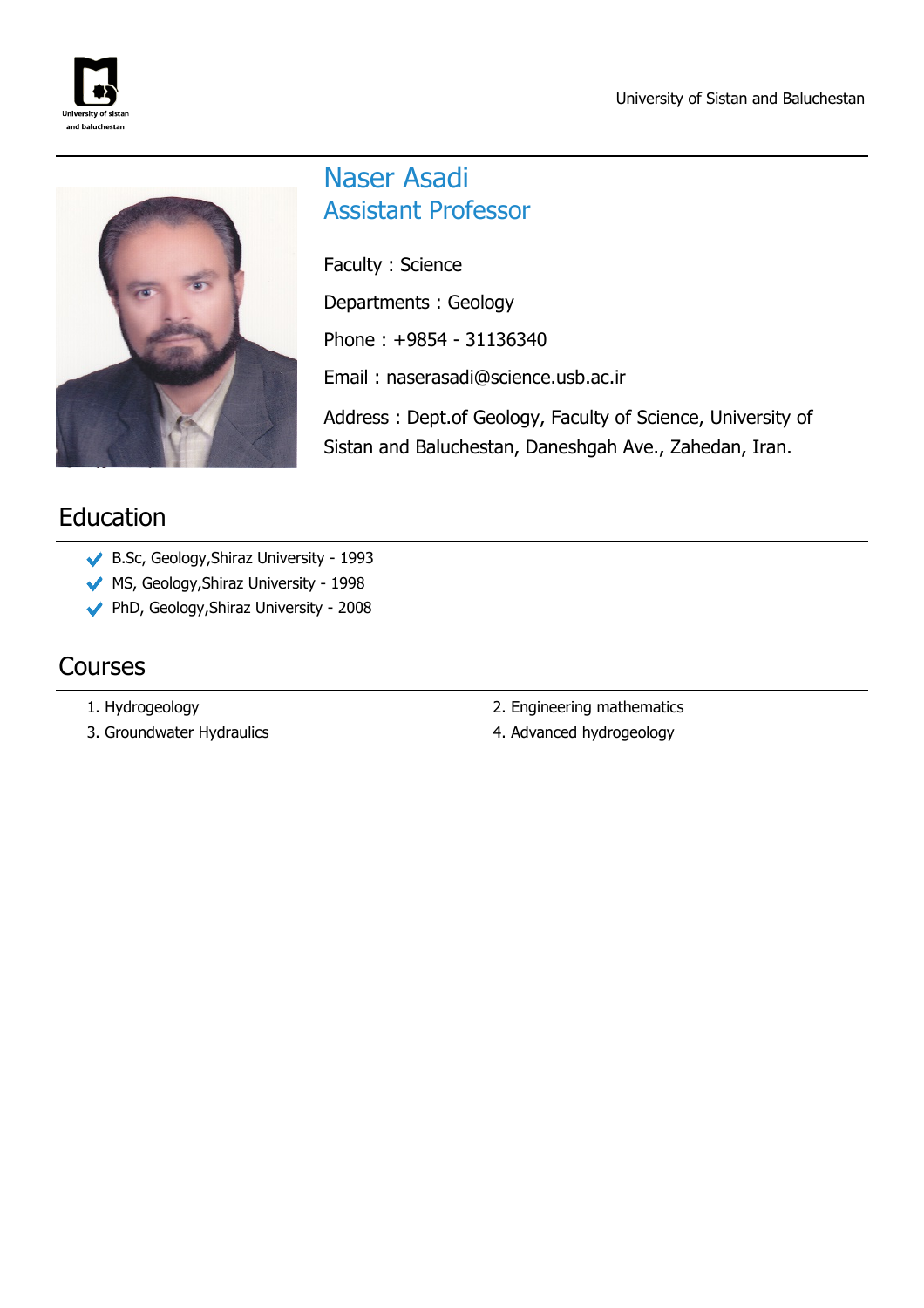

## Journals Papers

#### 2020

1. Factors affecting on the groundwater uplift in the Mashhad city, Iran

, Reza Jahanshahi, Naser Asadi, Valialah Behzadi far

Volume: (14) 51 - 63

2. Qualitative study of groundwater resources in the Hassanabad-Dehchah, Northeast of Neyriz, Fars province

, Reza Jahanshahi, Naser Asadi, Mohammad Ali Nasiri

Volume: (5) 150 - 165

#### 2017

3. Simulation and prediction of the dewatering process in the porous media and hard rock in the open pit of Golgohar iron ore mine

Reza Jahanshahi, , Naser Asadi, s m, s h

Volume: (7) 26 - 37

#### 2016

4. Groundwater Level Decline and Compensating Withdrawal Plan in Aleshtar Plain Lorestan Province Iran

Naser Asadi, , Reza Jamoor

Volume: (5) 107 - 126